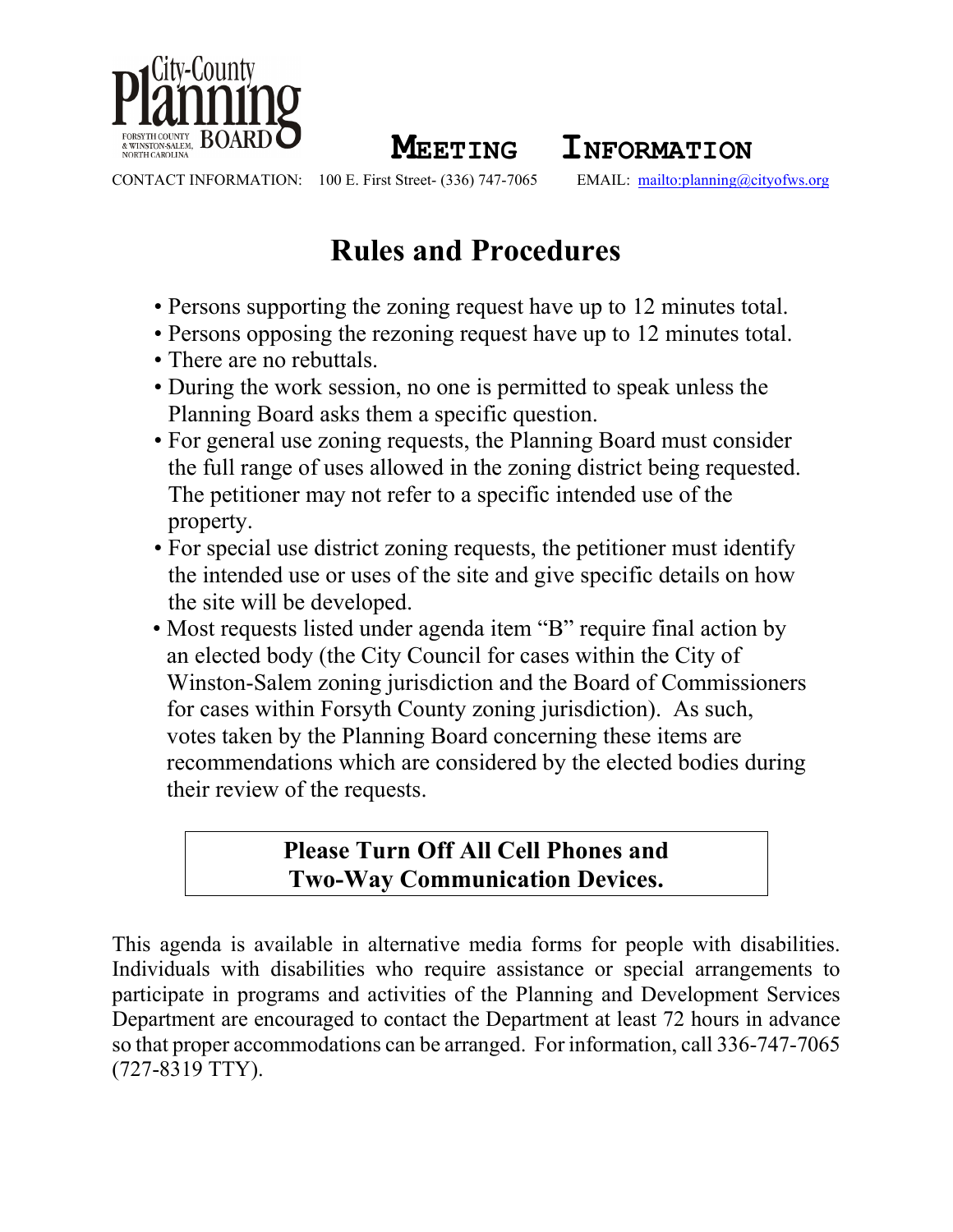#### **AGENDA CITY-COUNTY PLANNING BOARD MARCH 10, 2022 4:30 P.M. CITY COUNCIL CHAMBER WINSTON-SALEM CITY HALL**

# **CALL TO ORDER**

# **PLEDGE OF ALLEGIANCE**

#### **A. ACTION ON MINUTES**

- February 10 Public Hearing
- February 24 Work Session

#### **B. PUBLIC HEARING ITEMS**

- 1. Zoning petition of 3934 Winston Salem, LLC from GB-S to GB-S (Hotel or Motel; Arts and Crafts Studio; Convenience Store; Food or Drug Store; Furniture and Home Furnishings Store; Nursery, Lawn and Garden Supply Store, Retail; Restaurant (without drive-through service); Banking and Financial Services; Offices; Services, A; Services, B; Testing and Research Lab; and Recreation Services, Indoor): property is located north of Hanes Mall Boulevard, west of Oxford Station Lane at the western terminus of Oxford Station Way (Zoning Docket W-3516).
	- a. Zoning Recommendation.
	- b. Site Plan Recommendation.
- 2. Zoning petition of Rogelio Torres Patino and Yvette Cuevas Torres from GI and HB to HB: property is located on the west side of N. Patterson Avenue, north of Motor Road (Zoning Docket W-3517).
	- a. Zoning Recommendation.
- 3. Zoning petition of Bruce W. Brady and Karolyn S. Kruger Living Trust from GI to RS9: property is located on the north side of Hammock Farm Road, south of Old Walkertown Road (Zoning Docket F-1614).
	- a. Zoning Recommendation.